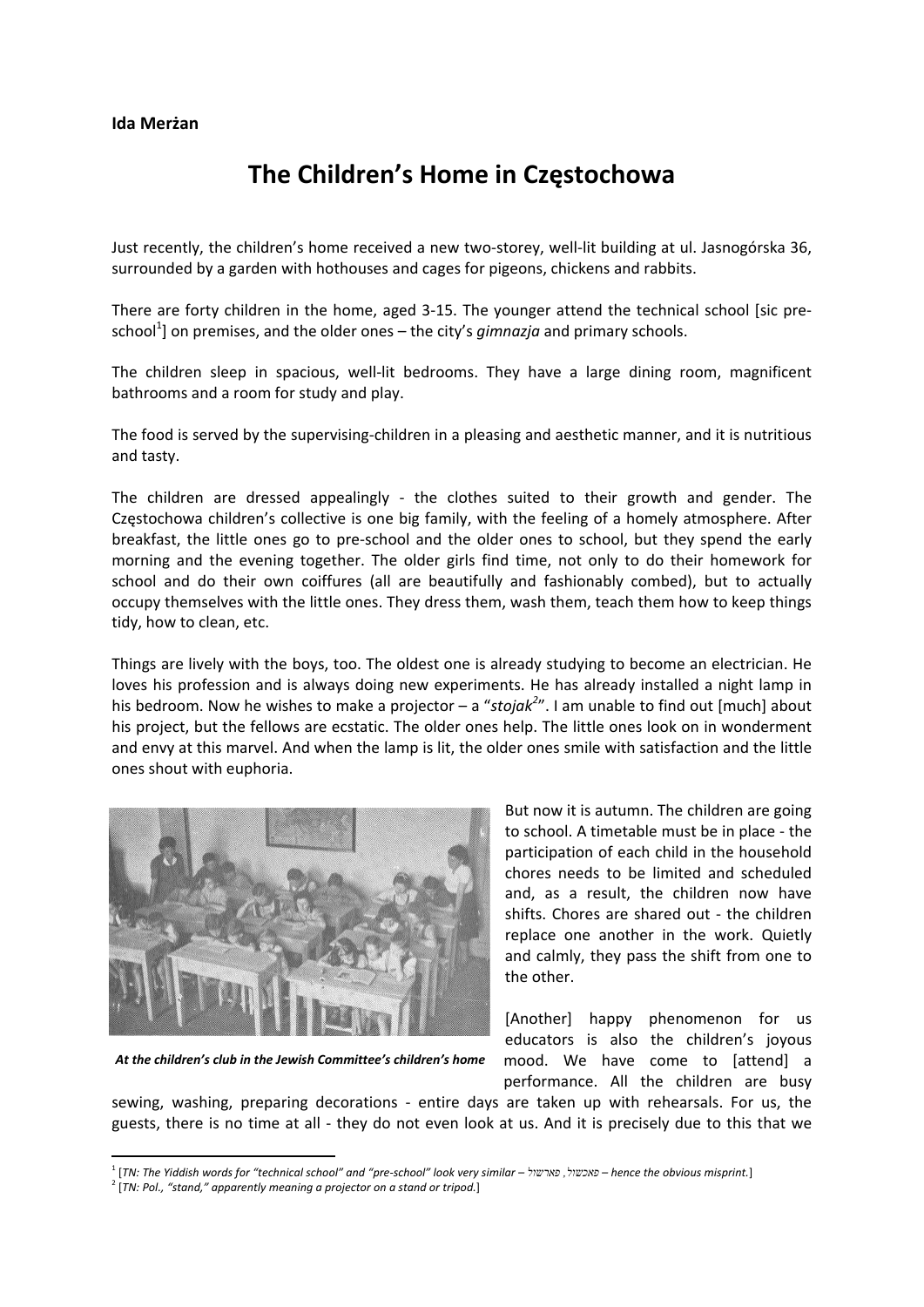sense the joy that fills the children's hearts. There is singing in the children's home, a great deal of singing. They sing while they wait for the soup and they sing under their breath, while ironing clothes. And the little ones?! Each time, another runs to the centre of the hall and dances a little jig to the tune of a song. Sometimes, I recognise a fragment from the performance and, at others, it is a free improvisation.

The children's home resembles our [Bundist] secular Yiddish schools – and this is no coincidence. Comrade Mrs Brener<sup>3</sup> (the *Województwo* [Province] Committee's officer‐in‐charge of child protection), a much seasoned Yiddish teacher, spends all her free time at the children's home. She also divides her working hours such that most of the time she is at the children's home.



*J. Pat's visit to the children's home, 9 th February 1946*  Seated (R-L): M. Lederman, Z. Weksztajn, J. Pat, L. Brener, M. Edelman (guest from Łódź), *J. Ajzenberg and Itta Brener* 

Comrade Brener, (a teacher) Committee Chairman, often comes to the home. He knows all the children and lives with them through everything that happens in the home.

The programme is a varied one – "*Yiddish Numbers and Works*". This is reflected in the conversations of the youngest in their bedroom. "What type of job does a cat have, and why has it got four legs?", and also in those of the older ones, "We are trying to become the best pupils in school!" I was there for two days and, apart from one girl who was suffering from toothache, I did not see a single child going about idly or groaning. When they were not working or doing their homework, they were reading a book.

The programme is [indeed] a diverse one - numbers in Yiddish and Polish - but the leitmotif is the same:

"*Strengthened be the calloused hands and the sweating brow*" 4 .

The words of the hymn, with which the children left the stage of the Częstochowa theatre, "*An ode and a song to toil and labour! Sing, greet them from your hearts with affection and warmth!*" 5 ,

<sup>3</sup> [*TN: Liber Brener's wife, Jadwiga (Itta) née Szajn.*]

<sup>&</sup>lt;sup>4</sup> [TN: Both this verse and the forthcoming one are quoted from "The Workers Song" by Simon Frug, originally written in Russian.]

<sup>&</sup>lt;sup>5</sup> [TN: In the Yiddish, the last word of this verse – "warmth" (הייס) – is misprinted, and "hate" (האס) appears in its place.]